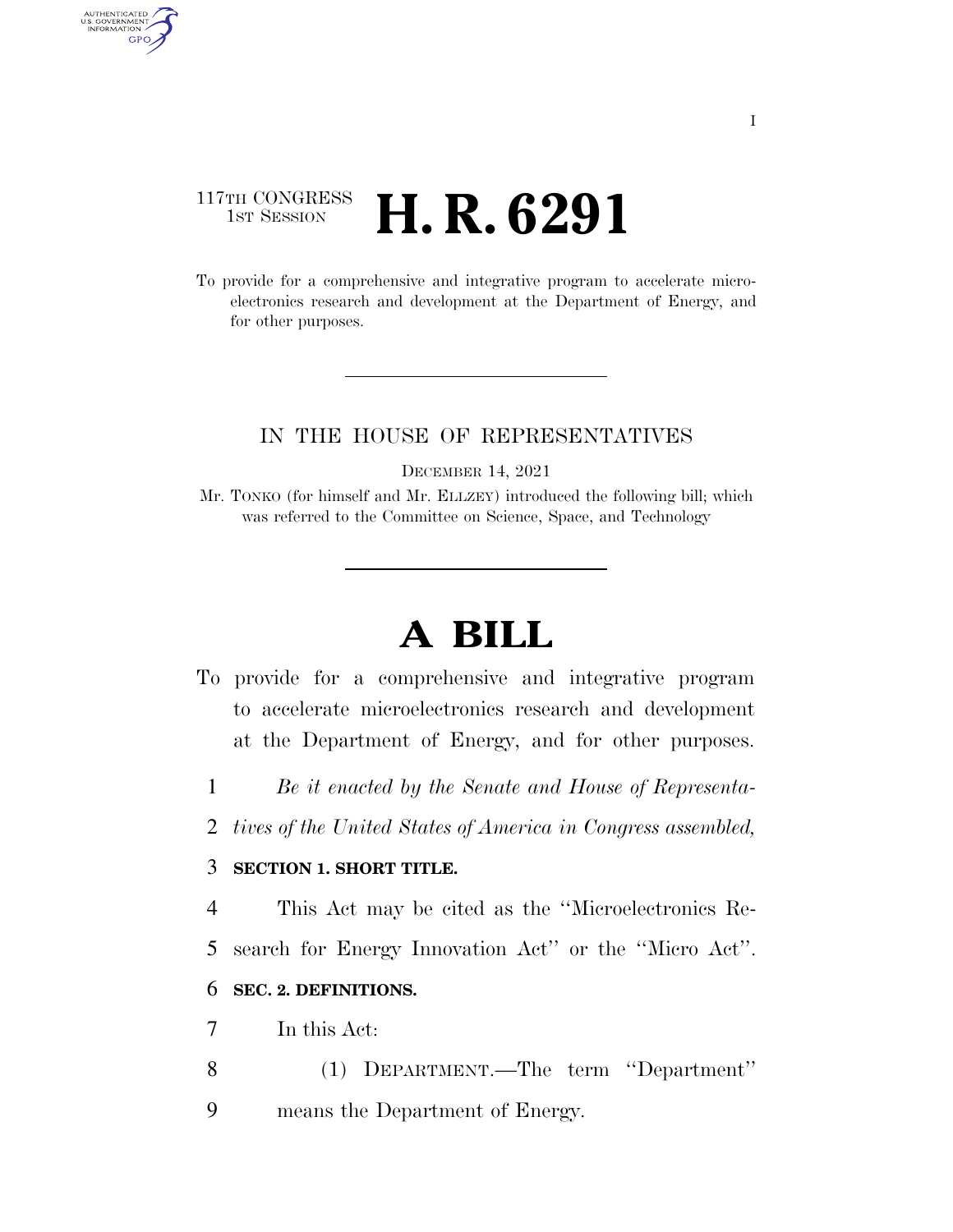| $\mathbf{1}$   | (2) HISTORICALLY BLACK COLLEGE AND UNI-               |
|----------------|-------------------------------------------------------|
| $\overline{2}$ | VERSITY.—The term "historically Black college and     |
| 3              | university" has the meaning given the term "part B    |
| $\overline{4}$ | institution" in section 322 of the Higher Education   |
| 5              | Act of 1965 (20 U.S.C. 1061).                         |
| 6              | (3) INSTITUTION OF HIGHER EDUCATION.—The              |
| 7              | term "institution of higher education" has the        |
| 8              | meaning given the term in section $101(a)$ of the     |
| 9              | Higher Education Act of 1965 (20 U.S.C. $1001(a)$ ).  |
| 10             | (4)<br>MINORITY SERVING INSTITUTION.—The              |
| 11             | term "minority serving institution" includes the en-  |
| 12             | tities described in any of the paragraphs (1) through |
| 13             | $(7)$ of section 371(a) of the Higher Education Act   |
| 14             | of 1965 (20 U.S.C. 1067q(a)).                         |
| 15             | (5) NATIONAL LABORATORY.—The term "Na-                |
| 16             | tional Laboratory" has the meaning given the term     |
| 17             | in section 2 of the Energy Policy Act of 2005 (42)    |
| 18             | U.S.C. 15801).                                        |
| 19             | (6) SECRETARY.—The term "Secretary" means             |
| 20             | the Secretary of Energy.                              |
| 21             | (7) TRIBAL COLLEGE AND UNIVERSITY.—The                |
| 22             | term "Tribal College and University" has the mean-    |
| 23             | ing given in section 316 of the Higher Education      |
| 24             | Act of 1965 (20 U.S.C. 1059c).                        |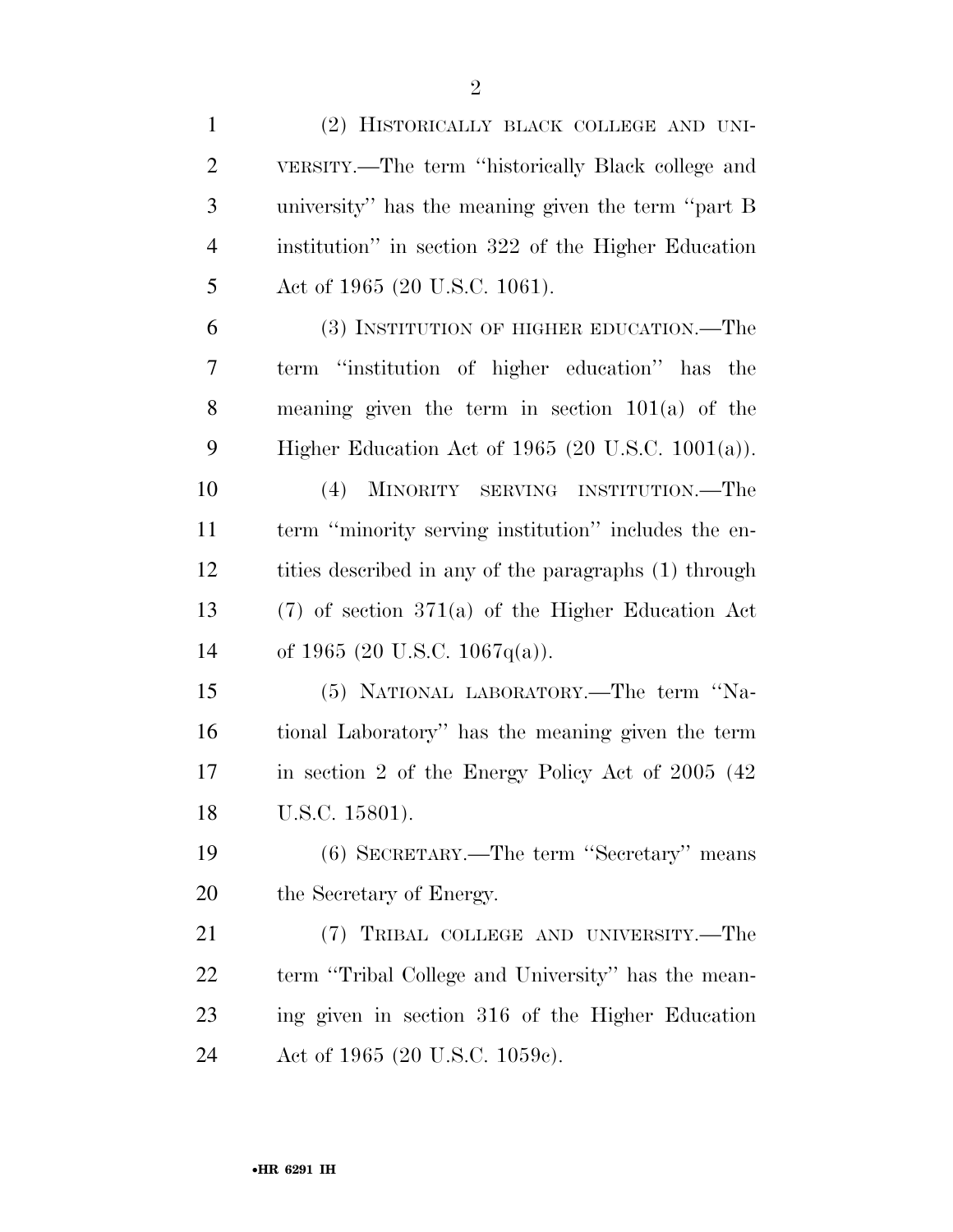#### **SEC. 3. FINDINGS.**

Congress finds that—

 (1) the coming end of Moore's Law presents major technological challenges and opportunities for the United States and important implications for na- tional security, economic competitiveness, and sci-entific discovery;

 (2) future progress and innovation in microelec- tronics, and maintaining a robust domestic micro- electronics supply chain, will require an approach that advances relevant materials science, electronic and photonic device technologies, processing and packaging technologies, manufacturing technologies, circuit, chip, and system architecture, and software system and algorithm development in a co-design fashion;

 (3) the National Laboratories possess unique technical expertise and user facilities that are essen- tial to overcoming foundational research challenges relevant to the topics described in paragraph (2), and translating and transferring research outcomes to industry; and

•**HR 6291 IH** (4) the assets described in paragraph (3) will enable the Department to drive advances in micro- electronics that are essential to meeting future needs in areas critical to its mission as well as the future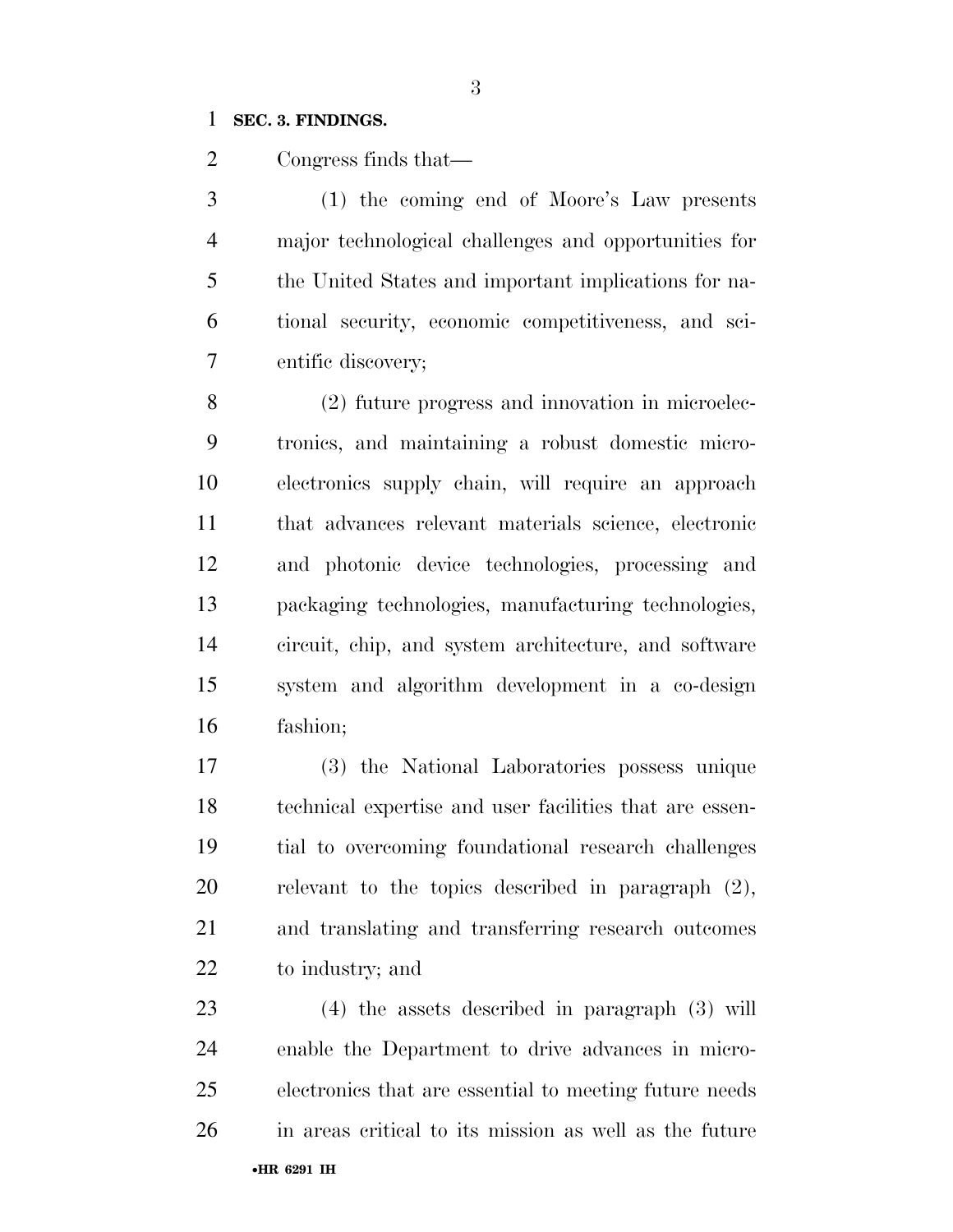competitiveness of the domestic microelectronics in- dustry, including high-performance computing, emerging data-centric computing approaches, and energy-efficient computing; optical sensors, sources, and wireless networks; and power electronics and electricity delivery systems.

#### **SEC. 4. MICROELECTRONICS RESEARCH PROGRAM.**

 (a) IN GENERAL.—The Secretary shall carry out a cross-cutting program of research, development, and dem- onstration of microelectronics relevant to the mission of the Department and in the service of the Nation's global competitiveness in the field of microelectronics.

 (b) RESEARCH AREAS.—In carrying out the program under subsection (a), the Secretary shall award financial assistance to eligible entities under subsection (c) to carry out research projects in—

- (1) foundational science areas, including—
- (A) materials sciences, chemical sciences, and plasma science synthesis, and fabrication;

 (B) novel microelectronics devices, includ- ing emerging memory and storage technologies; (C) diverse computing architectures and paradigms, including analog computing and edge computing;

(D) data-driven modeling and simulation;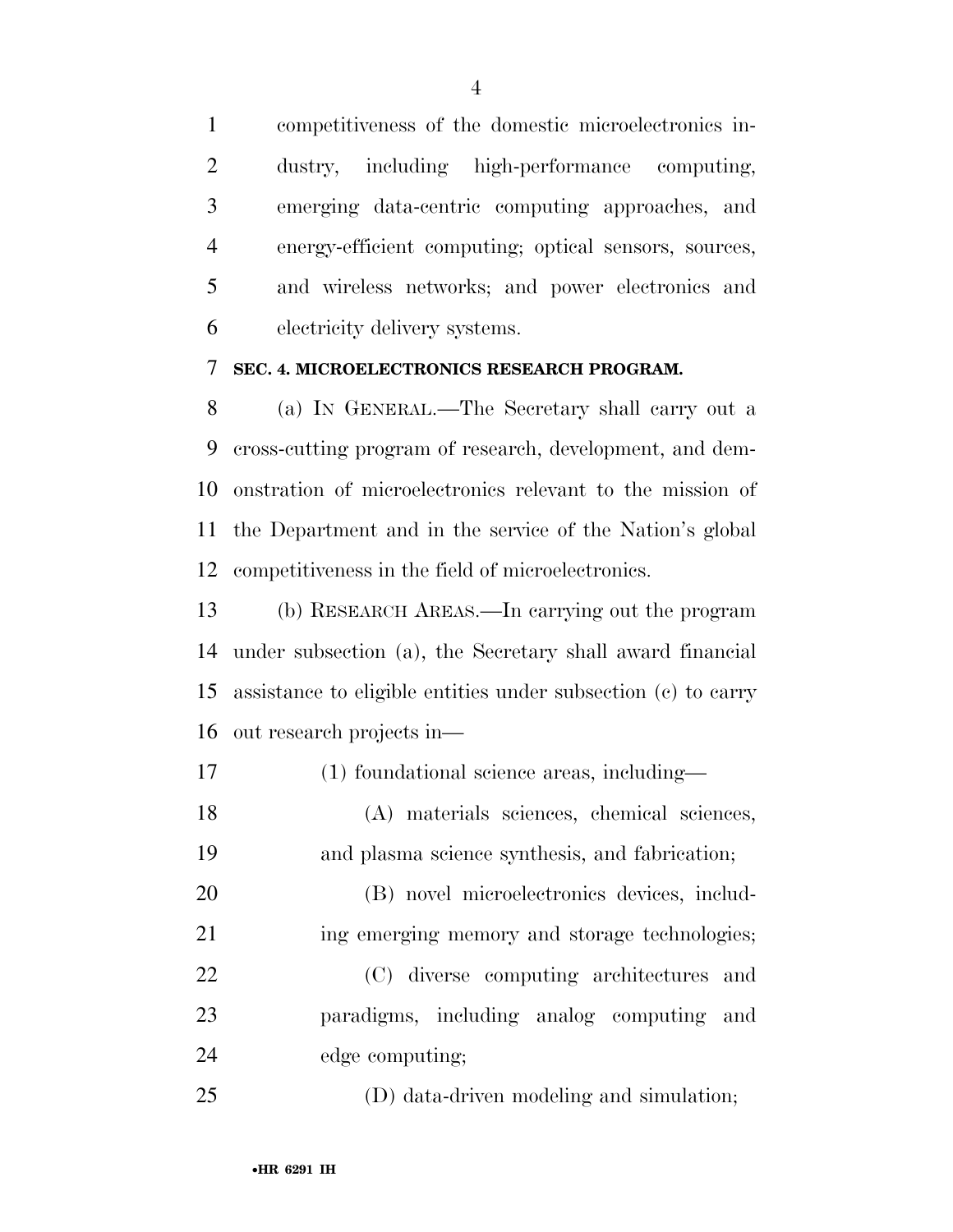| $\mathbf{1}$   | (E) integrated sensing, power harvesting,              |
|----------------|--------------------------------------------------------|
| $\overline{2}$ | and communications;                                    |
| 3              | (F) component integration and subsystems;              |
| $\overline{4}$ | (G) photonic integration; and                          |
| 5              | (H) development of co-design frameworks                |
| 6              | for all stages of microelectronics design, devel-      |
| 7              | opment, fabrication, and application;                  |
| 8              | (2) methods for leveraging advanced simulation,        |
| 9              | artificial intelligence, and machine learning to en-   |
| 10             | hance co-design and discovery in microelectronics;     |
| 11             | (3) in consultation with the National Institute        |
| 12             | of Standards and Technology, fabrication and proc-     |
| 13             | essing science and metrology associated with micro-    |
| 14             | electronics manufacturing, including lithography,      |
| 15             | patterning, surface deposition, etching, and cleaning; |
| 16             | (4) approaches for optimizing system-level ad-         |
| 17             | vanced computing energy efficiency for the electrical  |
| 18             | grid, power electronics, and other energy infrastruc-  |
| 19             | ture;                                                  |
| <b>20</b>      | (5) approaches for enhancing the durability and        |
| 21             | lifetime of radiation-hardened electronics; and        |
| 22             | (6) enhancement of microelectronics security,          |
| 23             | including the development of integrated devices,       |
| 24             | packages, and thermal management for severe envi-      |
| 25             | ronments and national security.                        |
|                |                                                        |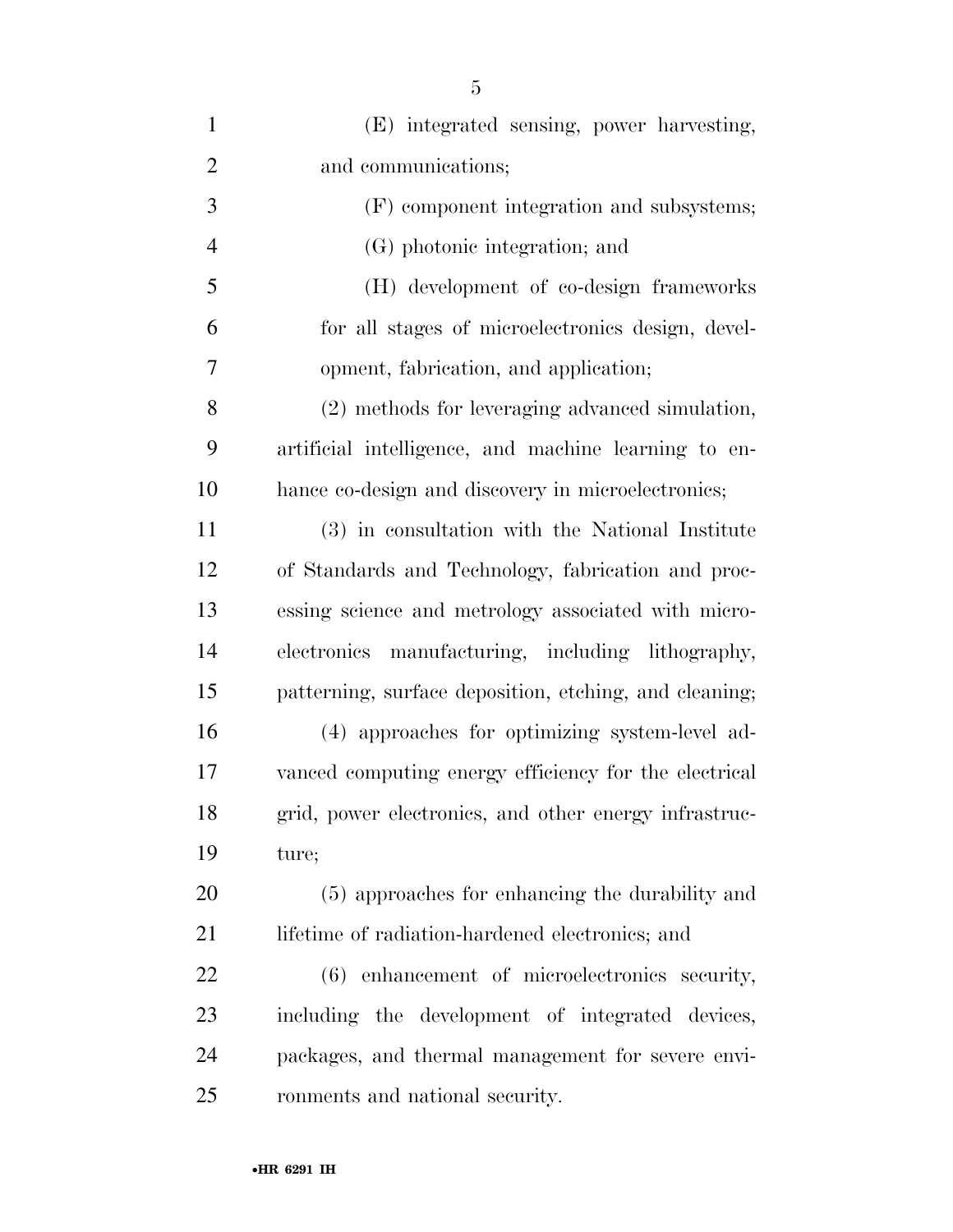| 1              | (c) ELIGIBLE ENTITIES.—The entities eligible to re-            |
|----------------|----------------------------------------------------------------|
| 2              | ceive financial assistance under this section include—         |
| 3              | (1) an institution of higher education, including              |
| $\overline{4}$ | historically Black colleges and universities, Tribal           |
| 5              | colleges and universities, and minority serving insti-         |
| 6              | tutions;                                                       |
| $\tau$         | $(2)$ a nonprofit research organization;                       |
| 8              | $(3)$ a State research agency;                                 |
| 9              | (4) a National Laboratory;                                     |
| 10             | $(5)$ a private commercial entity;                             |
| 11             | $(6)$ a partnership or consortium of 2 or more                 |
| 12             | entities described in paragraphs $(1)$ through $(5)$ ; and     |
| 13             | (7) any other entities the Secretary deems ap-                 |
| 14             | propriate.                                                     |
| 15             | (d) TECHNOLOGY TRANSFER.—In carrying out the                   |
| 16             | program described in subsection (a), the Secretary, in co-     |
| 17             | ordination with the Director of the Office of Technology       |
|                | 18 Transitions shall support translational research and trans- |
| 19             | fer of microelectronics technologies for the benefit of        |
| 20             | United States economic competitiveness.                        |
| 21             | (e) EDUCATION AND OUTREACH. In carrying out                    |
| <u>22</u>      | the program under subsection (a), the Secretary shall sup-     |
| 23             | port education and outreach activities to disseminate in-      |
| 24             | formation and promote public understanding of microelec-       |
| 25             | tronics and the microelectronics workforce.                    |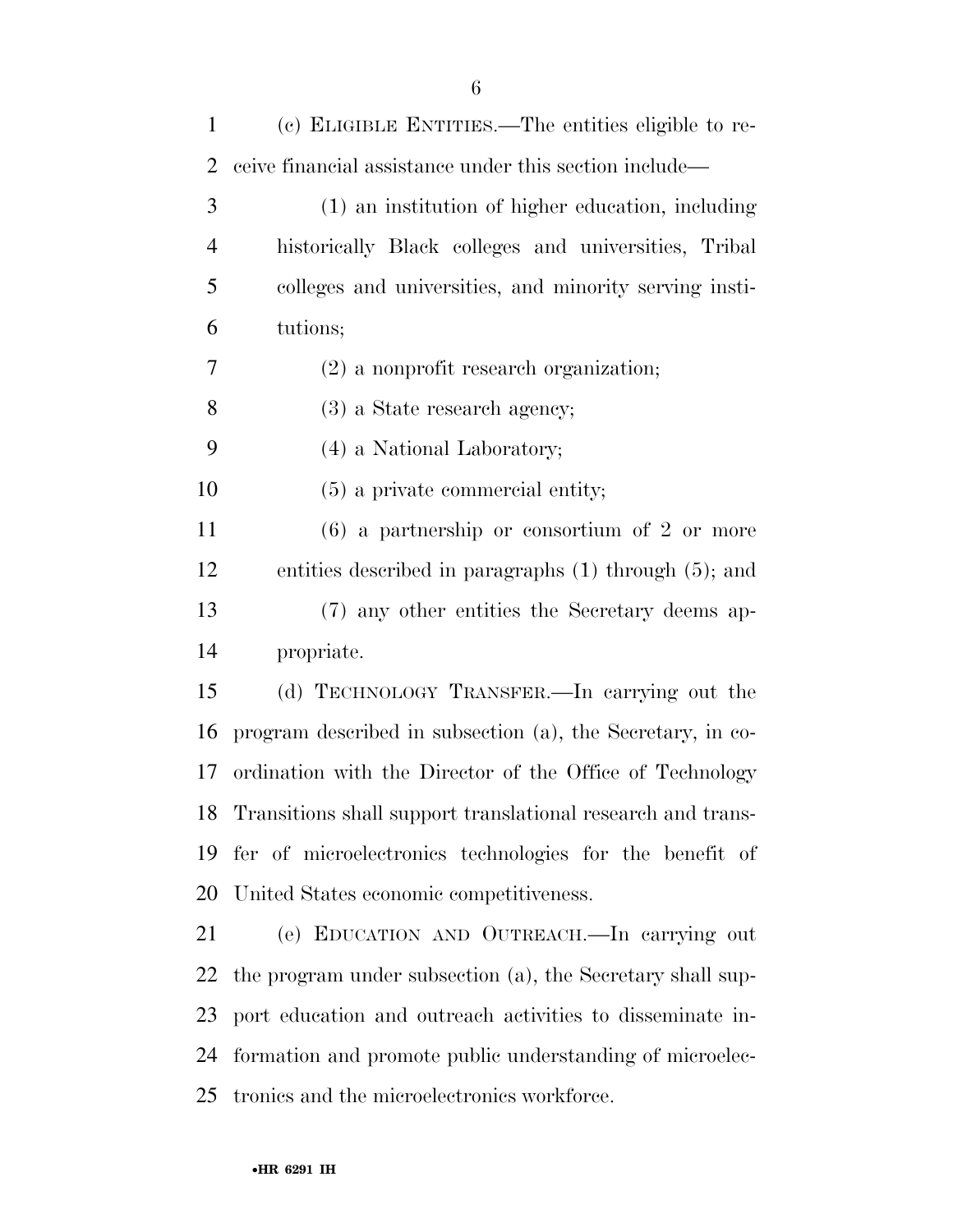(f) REPORT.—Not less than 180 days after the enact- ment of this Act, the Secretary shall submit to the Com- mittee on Science, Space, and Technology of the House of Representatives, and the Committee on Energy and Natural Resources of the Senate, a report describing the goals, priorities, and anticipated outcomes of the program described in subsection (a).

 (g) FUNDING.—There are authorized to be appro- priated to the Secretary to carry out the activities de-scribed in this section—

- (1) \$75,000,000 for fiscal year 2022;
- (2) \$100,000,000 for fiscal year 2023;
- (3) \$100,000,000 for fiscal year 2024;
- (4) \$100,000,000 for fiscal year 2025; and
- (5) \$100,000,000 for fiscal year 2026.

**SEC. 5. MICROELECTRONICS SCIENCE RESEARCH CEN-**

**TERS.** 

 (a) IN GENERAL.—In carrying out the program under section 4, the Secretary, acting through the Direc- tor of the Office of Science, shall establish up to four Microelectronics Science Research Centers (referred to in this section as ''Centers'') to conduct mission-driven re- search to address foundational challenges in the design, development, and fabrication of microelectronics and to fa-cilitate the translation of research results to industry.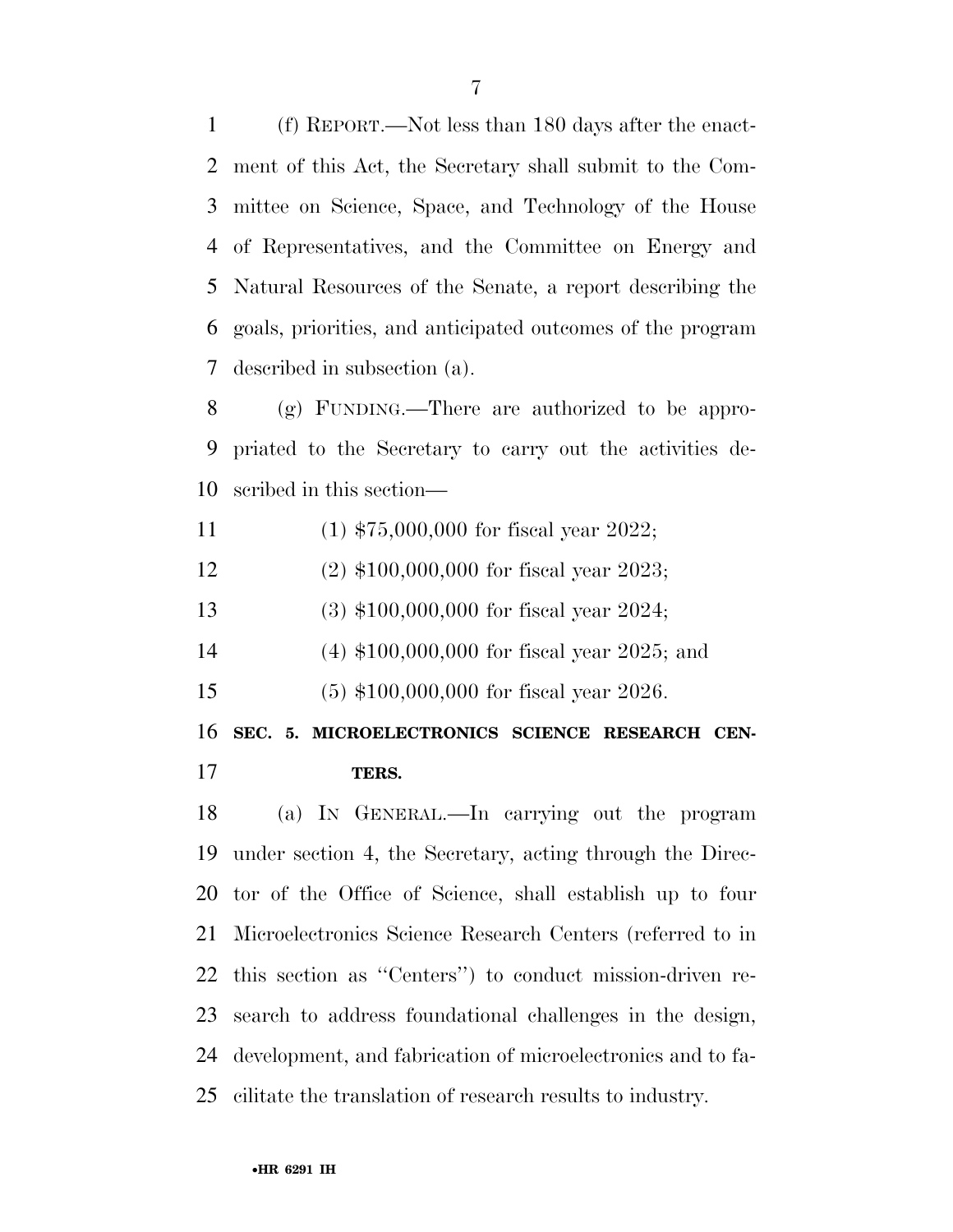(b) ACTIVITIES.—The activities of the Centers au- thorized under this section shall include research, develop-ment, and demonstration activities for—

 (1) accelerating the development of new micro- electronics science and technology, including mate- rials, devices, circuits, systems, architectures, fab- rication tools, processes, diagnostics, modeling, syn-thesis, and metrology;

 (2) advancing the sustainability and energy effi- ciency of new microelectronics devices, packages, and systems;

 (3) application-driven co-design and prototyping of novel devices to facilitate laboratory-to-fabrication transition;

 (4) advancing knowledge and experimental ca- pabilities in surface and materials science, plasma science, and computational and theoretical methods, including artificial intelligence, machine learning, multi-scale co-design, and advanced supercomputing capabilities to invent and manufacture revolutionary microelectronic devices;

 (5) creating technology testbeds for prototyping platforms for validation and verification of new ca- pabilities and sharing of ideas, intellectual property, and the unique facilities of the Department; and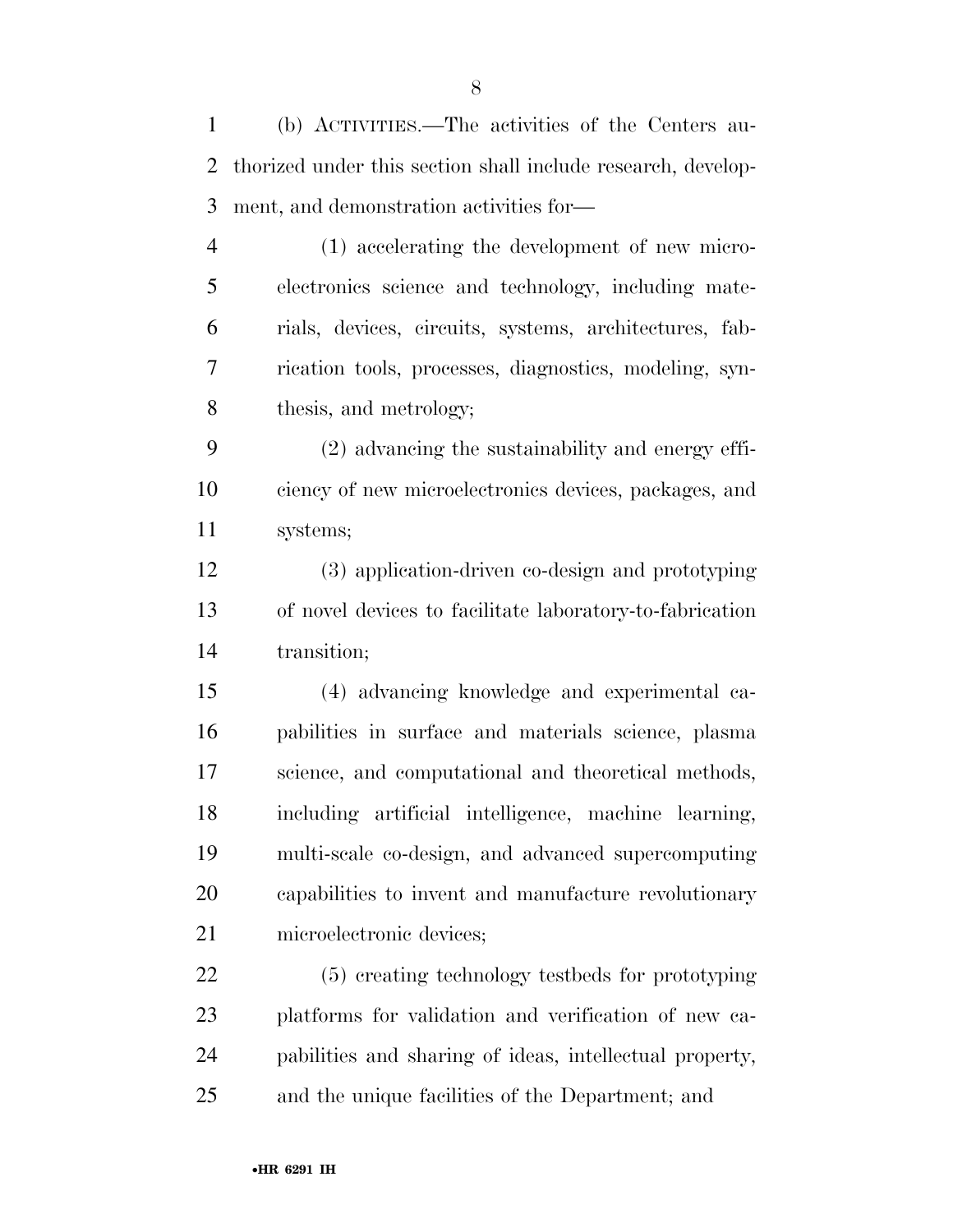| $\mathbf{1}$   | (6) supporting long-term and short-term work-          |
|----------------|--------------------------------------------------------|
| $\overline{2}$ | force development in microelectronics.                 |
| 3              | (c) REQUIREMENTS.—                                     |
| $\overline{4}$ | (1) SELECTION AND DURATION.—The Director               |
| 5              | of the Office of Science shall select Centers on a     |
| 6              | competitive, merit-reviewed basis for a period of not  |
| 7              | more than 5 years, subject to the availability of ap-  |
| 8              | propriations, beginning on the date of establishment   |
| 9              | of that Center.                                        |
| 10             | (2) APPLICATIONS.—An eligible applicant under          |
| 11             | this subsection shall submit to the Director of the    |
| 12             | Office of Science an application at such time, in      |
| 13             | such manner, and containing such information as        |
| 14             | the Director deems appropriate.                        |
| 15             | (3) ELIGIBLE APPLICANTS.—The Director of               |
| 16             | the Office of Science shall consider applications from |
| 17             | National Laboratories, institutions of higher edu-     |
| 18             | cation, research centers, or a consortia thereof, or   |
| 19             | any other entity that the Secretary of Energy deems    |
| 20             | appropriate.                                           |
| 21             | (4) RENEWAL.—After the end of either period            |
| 22             | described in paragraph $(1)$ , the Director of the Of- |
| 23             | fice of Science may renew support for the Center for   |
| 24             | a period of not more than 5 years on a merit-re-       |
| 25             | viewed basis. For a Center in operation for 10 years   |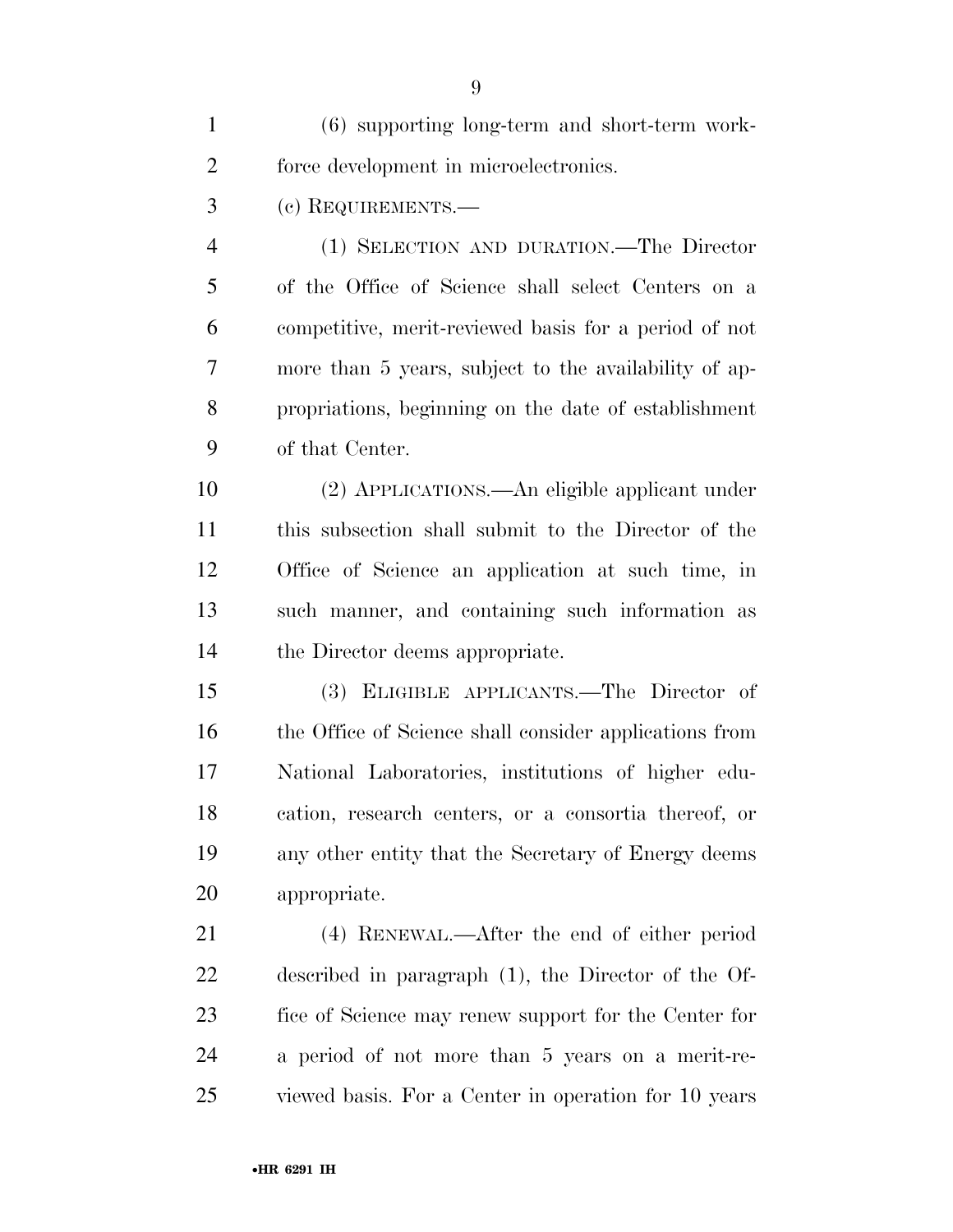after its previous selection on a competitive, merit- reviewed basis, the Director may renew support for the center on a competitive, merit-reviewed basis for a period of not more than 5 years, and may subse- quently provide an additional renewal on a merit-re- viewed basis for a period of not more than 5 years. (5) TERMINATION.—Consistent with the exist- ing authorities of the Department, the Director of the Office of Science may terminate an underper- forming center for cause during the performance pe- riod. (d) TECHNOLOGY TRANSFER.—The Director of the Office of Science, in coordination with the Director of the

 Office of Technology Transitions, shall implement part- nerships with industry groups for the purpose of facili- tating the translation and transfer of research results pro-duced by the Centers.

(e) COORDINATION.—The Secretary shall—

 (1) establish a coordinating network to coordi- nate cross-cutting research and foster communica-tion and collaboration among the Centers; and

 (2) ensure the coordination, and avoid unneces- sary duplication, of the activities of each Center with the activities of—